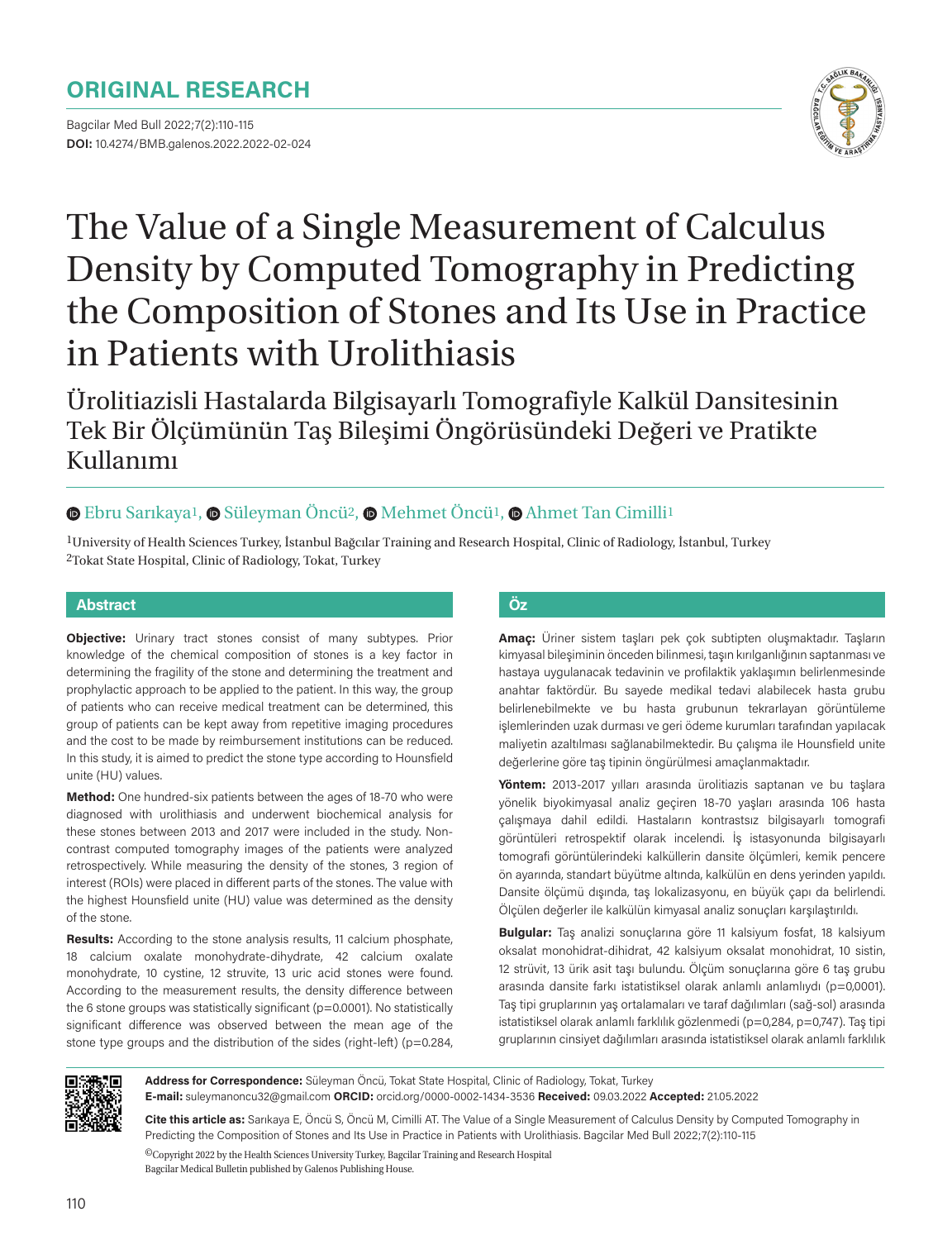#### **Abstract Öz**

p=0.747). A statistically significant difference was observed between the gender distributions of the stone type groups (p=0.037). There was a statistically significant difference between the distribution of stone sizes and types (p=0.0001).

**Conclusion:** Density measurements of urinary tract stones in noncontrast computed tomography are useful in recognizing their subtypes. Thus, uric acid stones can be determined and the patient can be referred to oral chemolysis treatment. This may enable the patient to avoid repetitive imaging procedures and interventional treatments.

**Keywords:** Computed tomography, kidney, oral chemolysis, uric acid stone, urolithiasis

saptandı (p=0,037). Taş boyutlarının ve tiplerinin dağılımları arasında istatistiksel olarak anlamlı farklılık gözlendi (p=0,0001).

**Sonuç:** Kontrastsız bilgisayarlı tomografide üriner sistem taşlarının dansite ölçümlerinin yapılması subtiplerinin tanınmasında faydalıdır. Bu sayede ürik asit taşları belirlenebilir ve hasta oral kemoliz tedavisine yönlendirilebilir. Bu da hastanın tekrarlayan görüntüleme işlemlerinden ve girişimsel tedavilerden kaçınmasını sağlayabilir.

**Anahtar kelimeler:** Bilgisayarlı tomografi, böbrek, oral kemoliz, ürik asit taşı, ürolitiazis

## **Introduction**

In addition to being a common disease, urinary system stone disease is an important reason for admission to the emergency department. According to a study conducted in the United States of America, although it varies according to age, race and gender, it is seen at a rate of 12% in men and 6% in women. A moderate increase of prevalence was observed in the second half of the twentieth century (1). Especially people with chronic stone disease receive various medical and surgical treatments in the long term. The choice of treatment methods is made by looking at factors such as the size of the stone, its localization, and its location, and its chemical composition is also very important at this stage. Oral chemolysis is a treatment method based on the medical dissolution of the stone and can only be applied to uric acid stones (1). Predicting that the stone is a uric acid stone allows the urologist to try medical treatment for the patient before surgical treatment methods.

Our aim in this study was to predict the chemical composition of the stones in the non-contrast computed tomography (CT) examination taken in almost all patients with suspected urolithiasis, to identify uric acid stones and to indicate this in our report, to guide the clinician in treatment, and as a result, to reduce the morbidity caused by surgical treatments in patients with chronic kidney stones. The aim is to reduce the radiation exposure and the financial burden on the health system as a result of repetitive imaging methods.

## **Materials and Methods**

#### **General Data**

In this retrospective study, 106 urolithiasis patients (47 F, 59 M) aged between 18 and 70 years, who applied to the Urology Clinic of University of Health Sciences Turkey, İstanbul Bağcılar Training and Research Hospital between 2013 and 2017, were included. Stone composition analysis was performed on the calculi obtained as a result of percutaneous nephrolithotomy or ureterorenoscopy in all patients. Patients younger than 18 years of age, with mixed type calculi and calculi smaller than 5 mm in size were excluded from the study.

Ethics committee approval dated 08/12/2017 and numbered 2017.12.1.08.024 was obtained from University of Health Sciences Turkey, İstanbul Bağcılar Training and Research Hospital Ethics Committee before the study.

### **CT Protocol and Evaluation of Images**

The non-contrast CT images were obtained on the 64 detector Philips Brilliance device using the following parameters: Fixed noise index of 30.9; 0.625-mm collimation; reconstruction slice thickness of 2 mm 120 kVp; variable milliamperage determined by x-, y-, and z-axis dose modulation; gantry rotation time of 0.5 seconds; and 40% adaptive statistical iterative reconstruction (ASIR). All scans were applied spirally from the upper poles of the kidney to the base of the bladder in the urinary system for stone disease. While measuring the density of the stones, 3 region of interest (ROIs) were placed in different parts of the stones. The value with the highest Hounsfield unite (HU) value was determined as the density of the stone.

#### **Statistical Analysis**

In the evaluation of the data, in addition to descriptive statistical methods (mean, standard deviation), One-Way analysis of variance was used in intergroup comparisons, the Tukey multiple comparison test was used in subgroup comparisons, and the chi-square test was used in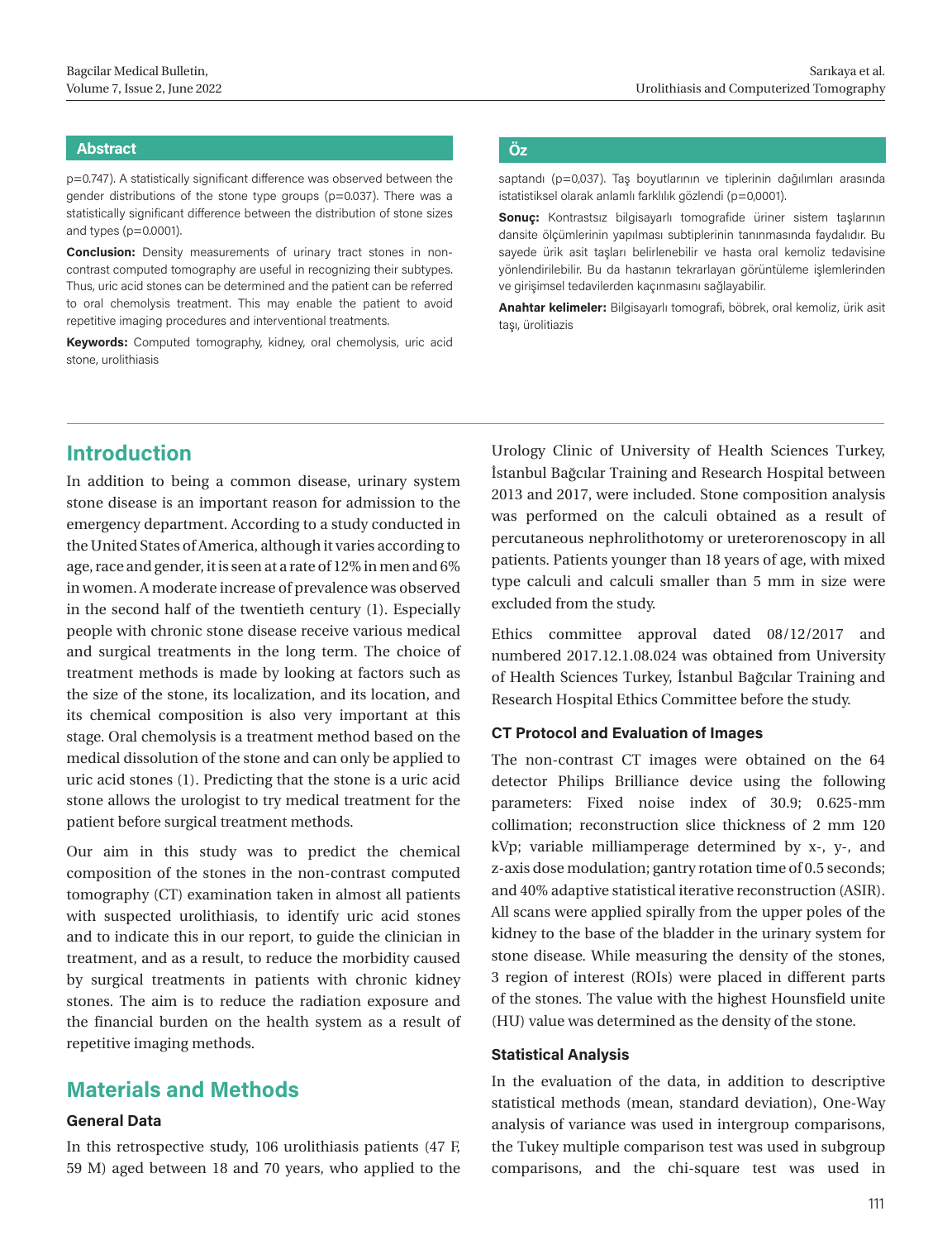comparisons of qualitative data. The results were evaluated at the significance level of p<0.05.

## **Results**

Applications for screening were evaluated due to the presence of flank pain, dysuria, and a family history of stones. All patients included in the study had laboratory stone composition analyses of calculi obtained as a result of percutaneous nephrolithotomy or ureterorenoscopy. The sizes of the stones varied between 3 and 50 mm, with an average of 20.6 mm. The distribution of stones according to their sizes is shown in Table 1.

A statistically significant difference was observed between the sizes of calcium phosphate, calcium oxalate monohydratedihydrate, calcium oxalate monohydrate, cystine, struvite and uric acid stone types (p=0.0001). While calcium oxalate monohydrate-dihydrate and calcium oxalate monohydrate were high in the group smaller than 10 mm, calcium oxalate monohydrate was found to be higher in the 10-30 mm group, and calcium phosphate and struvite were found to be higher in the group larger than 30 mm (Table 1).

A statistically significant difference was observed between the gender distributions and stone types (p=0.037). While struvite and uric acid were found to be high in women, calcium phosphate, calcium oxalate monohydratedihydrate and calcium oxalate monohydrate were found to be high in men (Table 2).

A statistically significant difference was observed between the appearances of calcium phosphate, calcium oxalate monohydrate-dihydrate, calcium oxalate monohydrate, cystine, struvite and uric acid stone types groups (p=0.0001). Calcium oxalate monohydrate-dihydrate, calcium oxalate monohydrate, cystine and uric acid were higher in the homogeneous group, while calcium phosphate and struvite were higher in the heterogeneous group (Table 3).

A statistically significant difference was observed between the mean density of calcium phosphate, calcium oxalate monohydrate-dihydrate, calcium oxalate monohydrate, cystine, struvite and uric acid stone subtypes (p=0.0001). The mean density of the uric acid stone subtype was statistically significantly lower than the other stone subtypes (p=0.0001). A statistical relationship between the densities of stone subtypes is shown in detail in Tables 4 and 5.

The appearance of uric acid and calcium phosphate stones and HU measurement are shown in the CT images below (Figures 1 and 2).

## **Discussion**

Urinary system stone disease is the third most common pathology after urinary infections and prostate pathologies (2). The approach to stone disease begins with a detailed medical history and continues with physical examination, laboratory and imaging tests. Laboratory tests consist of blood and urine analysis and chemical analysis of the extracted stone. Laboratory analysis of stone composition cannot be performed in many centers, and it is an expensive and time-consuming method (3).

## **Table 2. Comparison of stone type groups by gender**

|                                           | Gender         |        |               |        |
|-------------------------------------------|----------------|--------|---------------|--------|
|                                           | <b>Male</b>    |        | <b>Female</b> |        |
| Calcium phosphate                         | 8              | 13.56% | 3             | 6.38%  |
| Calcium oxalate monohydrate-<br>dihydrate | 12             | 20.34% | 6             | 12.77% |
| Calcium oxalate monohydrate               | 26             | 44.07% | 16            | 34.04% |
| Cystine                                   | 6              | 10.17% | 4             | 8.51%  |
| Struvite                                  | $\overline{2}$ | 3.39%  | 10            | 21.28% |
| Uric acid                                 | 5              | 8.47%  | 8             | 17.02% |
|                                           | $p=0.037$      |        |               |        |

chi-square test

| Table 1. Distribution of stone type groups by size |                   |          |          |        |          |        |
|----------------------------------------------------|-------------------|----------|----------|--------|----------|--------|
|                                                    | <b>Stone size</b> |          |          |        |          |        |
|                                                    | $< 10$ mm         |          | 10-30 mm |        | $>30$ mm |        |
| <b>Calcium phosphate</b>                           | 0                 | $0.00\%$ | 4        | 5.56%  |          | 36,84% |
| Calcium oxalate monohydrate-dihydrate              | 5                 | 33,33%   | 13       | 18.06% | 0        | 0.00%  |
| Calcium oxalate monohydrate                        | 6                 | 40,00%   | 32       | 44.44% | 4        | 21.05% |
| <b>Cystine</b>                                     | 0                 | $0.00\%$ | 9        | 12.50% |          | 5.26%  |
| <b>Struvite</b>                                    | 0                 | $0.00\%$ | 6        | 8.33%  | 6        | 31.58% |
| Uric acid                                          | 4                 | 26.67%   | 8        | 11.11% |          | 5.26%  |
|                                                    | $p = 0.0001$      |          |          |        |          |        |

chi-square test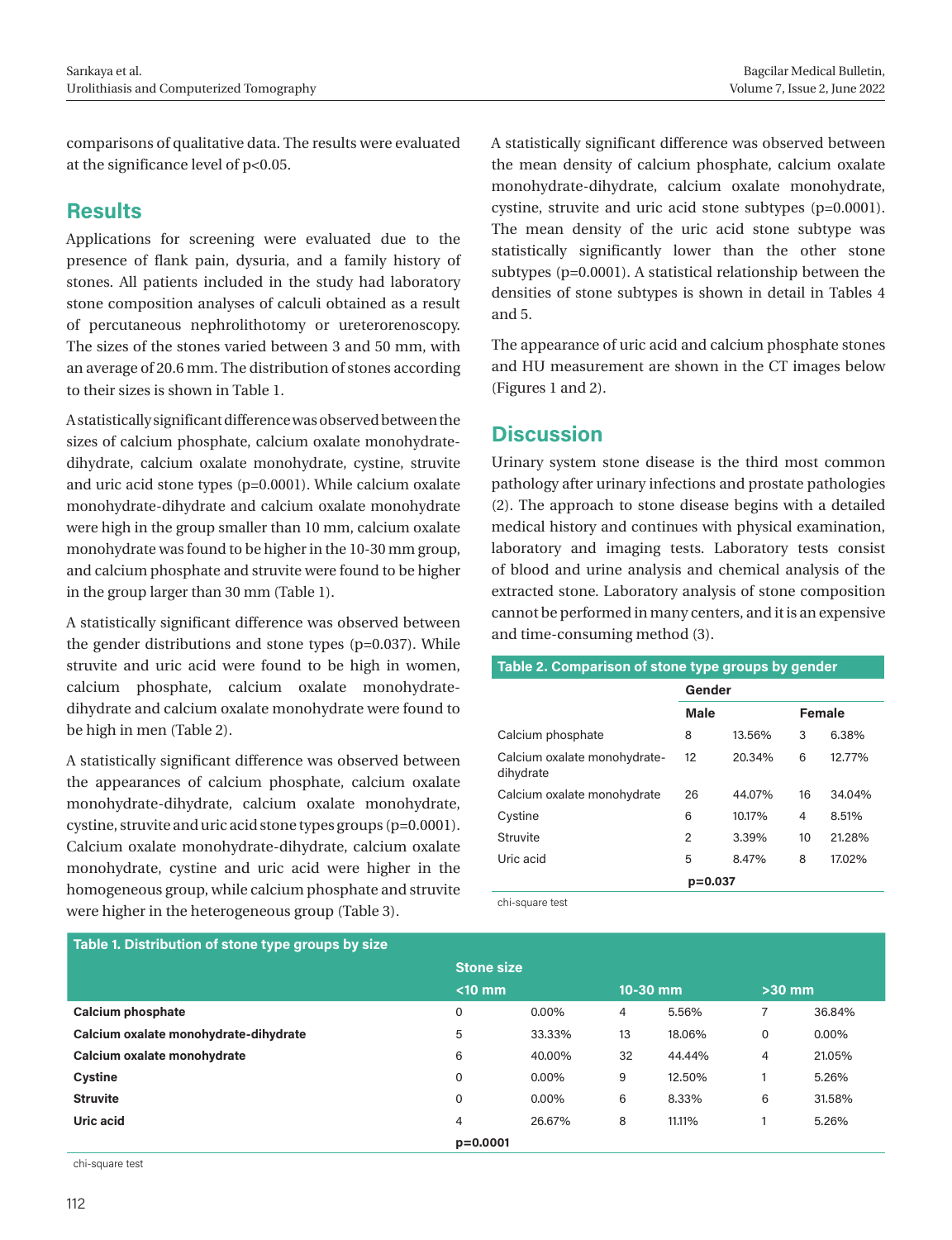#### **Table 3. Comparison of stone type groups by appearance**

|                                          | <b>Stone appearance</b> |          |               |                     |
|------------------------------------------|-------------------------|----------|---------------|---------------------|
|                                          | <b>Homogeneous</b>      |          |               | <b>Heterogenous</b> |
| <b>Calcium phosphate</b>                 | 0                       | $0.00\%$ | 11            | 28.21%              |
| Calcium oxalate<br>monohydrate-dihydrate | 14                      | 20.90%   | 4             | 10.26%              |
| Calcium oxalate<br>monohydrate           | 30                      | 44.78%   | 12            | 30.77%              |
| Cystine                                  | 9                       | 13.43%   | 1             | 2.56%               |
| <b>Struvite</b>                          | 3                       | 4.48%    | 9             | 23.08%              |
| Uric acid                                | 11                      | 16.42%   | $\mathcal{P}$ | 5.13%               |
|                                          | $p = 0.0001$            |          |               |                     |



**Figure 1.** A 42-year-old female patient has calculus in the lower pole of the right kidney  $(A)$ . Stone analysis was reported as uric acid. The average HU value taken from the densest region of the calculus is 462.92 HU (B)

#### *HU: Hounsfield unite*



**Figure 2.** A 33-year-old male patient has calculi in the bilateral pelvicalyceal system (A). Stone analysis for calculus in the left kidney pelvicalyceal system was reported as calcium phosphate. The mean HU value taken from the densest region of the calculus is 1644.42 HU (B) *HU: Hounsfield unite*

Imaging methods are the best problem solvers in stone disease. The location of the stone, its dimensions, whether it is single or more than one, whether there are underlying factors that may cause stone formation, whether the stone obstructs the urinary tract, and the condition of the other kidney are important in planning the treatment. Noncontrast CT plays an important role in detecting urinary system calculus, distinguishing calculus from other

#### **Table 4. Comparison of densities of stone subtypes**

|                                       | n  | <b>Stone density</b> |
|---------------------------------------|----|----------------------|
| <b>Calcium phosphate</b>              | 11 | 1406.45+187.71       |
| Calcium oxalate monohydrate-dihydrate | 18 | 1224.94+213.33       |
| Calcium oxalate monohydrate           | 42 | 1313.31+210.53       |
| <b>Cystine</b>                        | 10 | 762.00+66.97         |
| <b>Struvite</b>                       | 12 | 749.00 + 126.57      |
| Uric acid                             | 13 | $413.00 + 60.27$     |
|                                       |    | p=0.0001             |

One-Way Analysis of Variance

## chi-square test **Table 5. Comparison of densities of stone subtypes**

| <b>Tukey multiple comparison test</b>                                | p      |
|----------------------------------------------------------------------|--------|
| Calcium phosphate/calcium oxalate monohydrate-<br>dihydrate          | 0.095  |
| Calcium phosphate/calcium oxalate monohydrate                        | 0.642  |
| Calcium phosphate/cystine                                            | 0.0001 |
| Calcium phosphate/struvite                                           | 0.0001 |
| Calcium phosphate/uric acid                                          | 0.0001 |
| Calcium oxalate monohydrate-dihydrate/calcium oxalate<br>monohydrate | 0.501  |
| Calcium oxalate monohydrate-dihydrate/cystine                        | 0.0001 |
| Calcium oxalate monohydrate-dihydrate/struvite                       | 0.0001 |
| Calcium oxalate monohydrate-dihydrate/uric acid                      | 0.0001 |
| Calcium oxalate monohydrate/cystine                                  | 0.0001 |
| Calcium oxalate monohydrate/struvite                                 | 0.0001 |
| Calcium oxalate monohydrate/uric acid                                | 0.0001 |
| Cystine/struvite                                                     | 0.999  |
| Cystine/uric acid                                                    | 0.0001 |
| Struvite/uric acid                                                   | 0.0001 |

anomalies (such as stricture, neoplasia), and determining non-urological causes of flank pain (4).

Singh et al. (5), in their study with 100 patients in 2020, found high sensitivity and specificity in the detection of stone subgroups by dual-energy CT. The sensitivity and specificity of dual-energy computed tomography (DECT) for hydroxyapatite, uric acid, cysteine, oxalic acid, and mixed types were 89.6% and 88.5%, 82.6% and 97.5%, 86.7% and 96.5%, 80% and 98.9%, and 88.9% and 98.9%, respectively (5). Erdogan et al. (6), on the other hand, conducted a study involving 373 patients using dual-energy CT in 2019. *In vitro* analysis of stones was performed in 35 patients, and 8 hydroxyapatite, 18 calcium oxalate, 6 uric acid and 3 cystine stones were detected. In DECT analysis results compared with the results of *in vitro* analysis, the correct type of stone was detected in 32 (91.4%) patients and the wrong type of stone in 3 (8.6%) patients. All uric acid and cystine stones were detected correctly, especially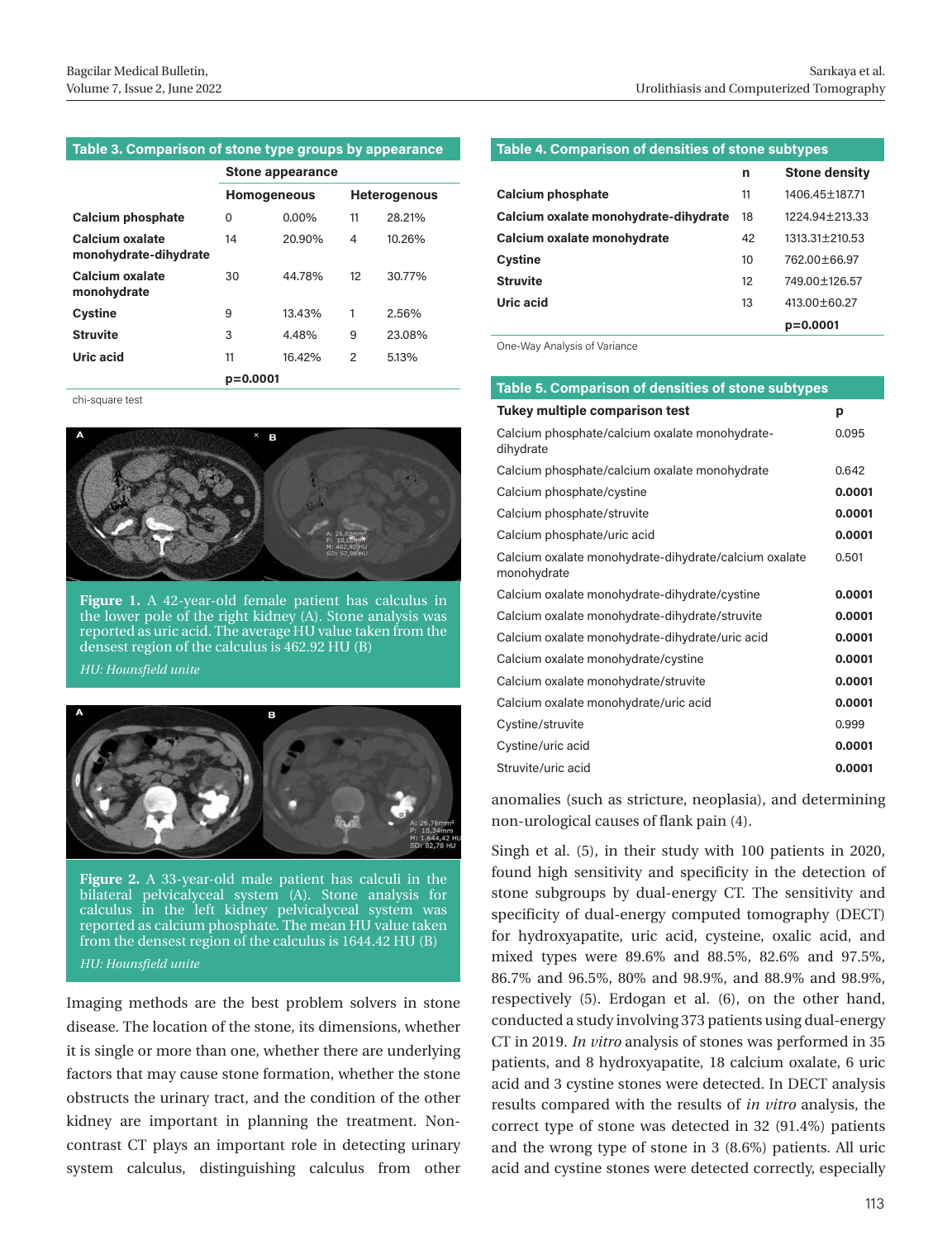with DECT (6). With advanced post-procedure analysis methods, DECT can analyze urinary stones. DECT has been found to be superior, especially in the detection of uric acid and cystine stones. It also has a high success rate in detecting hydroxyapatite and calcium oxalate stones.

There are *in vivo* and *in vitro* studies on stone analysis in the literature. From *in vitro* studies, Mostafavi et al. (7) distinguished the chemical content of pure stones as uric acid, struvite and calcium oxalate stones in CT taken with 120 kV. They also stated in their studies that stones of similar density such as cystine, brushite and calcium oxalate could be distinguished by using dual energy (7). Saw et al. (8) scanned 127 stones using 1 mm, 3 mm, and 10 mm collimation and stated that they could distinguish stones other than brushite from hydroxyapatite at 1 mm collimation. From *in vivo* studies, Nakada et al. (9) showed that there was a statistically significant difference between the densities of stones containing uric acid and calcium in a study on 129 patients.

In the results of our study, a statistical difference was observed in terms of the average density of stone subtypes (p=0.0001). The mean density of calcium phosphate and calcium oxalate monohydrate-dihydrate subtypes was statistically significantly higher than the mean density of cystine, struvite and uric acid stone subtypes (p=0.0001). In addition, the mean density of the uric acid subtype was found to be statistically significantly lower than the mean density of cystine and struvite stone type groups (p=0.0001). In our study, it was concluded that the density values of the calcium-containing stones were found to be significantly higher than the other groups, but they could not be distinguished between themselves only by the noncontrast CT method.

In the study of Patel et al. (10), 100 stones were analyzed. Considering HUs, calcium phosphate stones (brushite and apatite) have the highest density (1.123±254, 844±346 HU). There is a significant difference between HU values of all calcium stones and HU values of uric acid stones (10). Similarly, there was a significant difference in HU values between calcium stone groups and uric acid, cystine and struvite stones in our study. However, in our study, there was no significant difference between the calcium-containing stone subtypes in terms of HU values.

In the study of Spettel et al. (11), 235 stone analyses were performed. The average density of uric acid stones was 484±44 HU, the average density of calcium-weighted stones was 890±20, and the difference between them was

statistically significant. When these results were evaluated together with the urine pH results, the sensitivity of detecting uric acid stones was 100% and the specificity was 80% (11).

When we compare the *in vivo* and *in vitro* studies in the literature, it is seen that the density of stone types in *in vivo* studies is lower than those stated in *in vitro* studies. This is most likely due to the volume average effect of adjacent soft tissue and the use of smaller collimation size in *in vitro* studies. As the collimation decreases, the volume average artifacts will decrease and thus the attenuation-size measurement will be better.

## **Study Limitations**

Our study had some limitations. Urinary system stones can be better shown using dual-energy tomography. In the following years, images obtained using dual-energy CT can be studied in a larger patient group.

## **Conclusion**

Our main goal in our study is to show the detectability of uric acid stones, one of the urinary system stones, by non-contrast tomography, as well as to draw attention to its use in clinical practice. When we examined the patient histories retrospectively, it was seen that repetitive CT, IVP and anterograde pyelography examinations were applied to the patients more than once. This means unnecessary radiation dose is given to patients with a history of chronic kidney stones. In the treatment of urinary system stones, oral chemolysis treatment, other than interventional procedures, is a method that can only be applied to uric acid stones, with a lower cost and less patient morbidity. Indicating the localization and size of the stone as well as the calculus density value in radiology reports may save the patient from unnecessary interventional treatment methods and reduce morbidity.

### **Ethics**

**Ethics Committee Approval:** Ethics committee approval dated 08/12/2017 and numbered 2017.12.1.08.024 was obtained from University of Health Sciences Turkey, İstanbul Bağcılar Training and Research Hospital Ethics Committee before the study.

**Informed Consent:** The study was conducted retrospectively, because of that we did not obtain consent of patient.

**Peer-review:** Internally peer-reviewed.